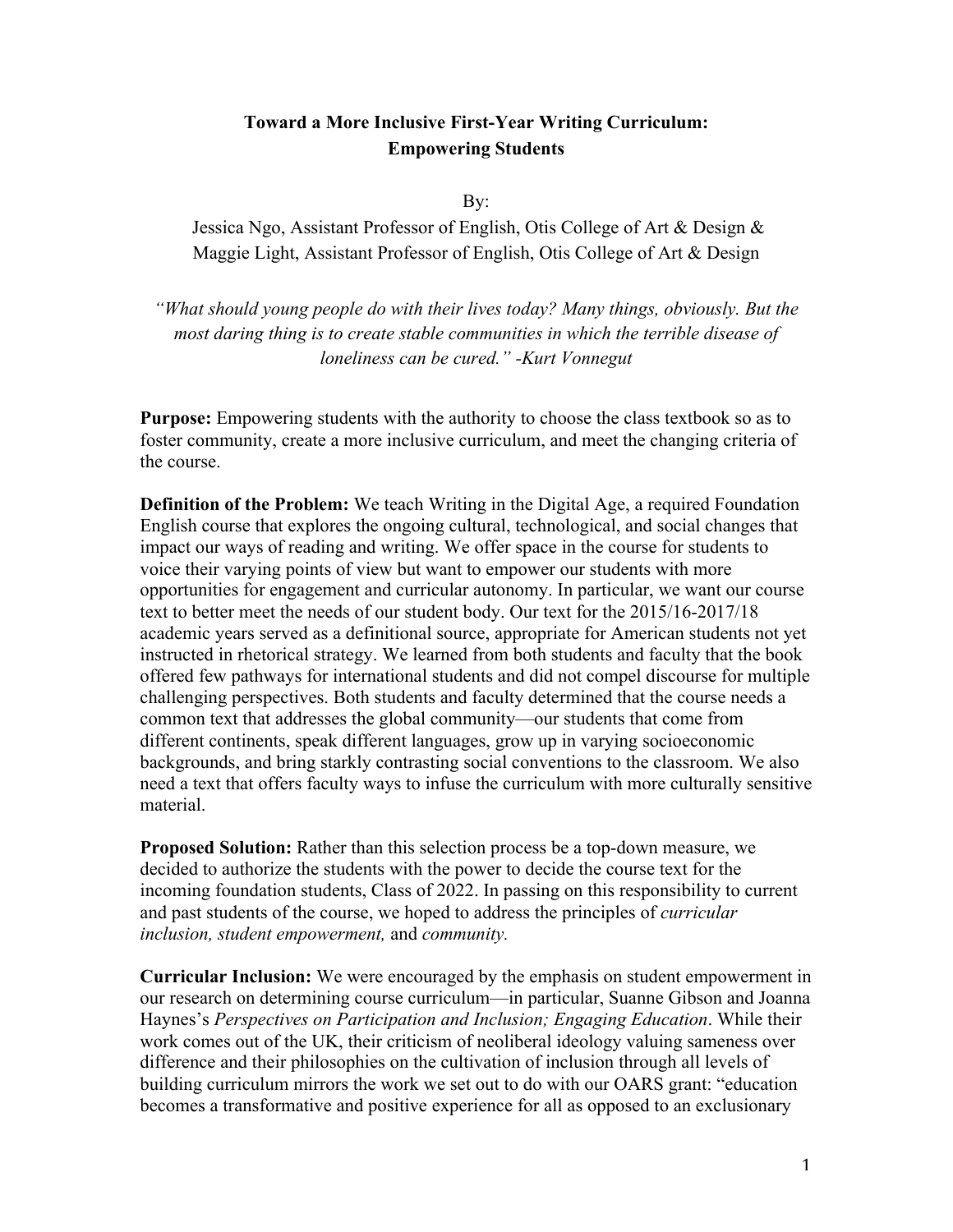process, where commitments to equality and diversity are not just respected ideas but enacted practices"(Gibson, Hayes 1). While we had concerns about maintaining the integrity of the course learning objectives, our desire for a more democratic course design superseded our anxieties.

**Student Empowerment:** We theorized that empowering the students with the responsibility of deciding the text offered meaningful participation, engagement that yielded a tangible, consequential outcome, more so than requesting that students participate for the sake of participation itself. Giving students a measure of autonomy over the curriculum also aligns with the student-centered ethos we embody in Liberal Arts & Sciences.

Vincent Tong's *Shaping Higher Education with Students: Ways to Connect Research and Teaching* speaks to how this level of participation can change student perceptions: students do not merely take control in the classroom with a vote, voice, and decisionmaking power, but they have material outcomes—forming the educational path of their fellow students, passing on what they've learned to the rising foundation class. When their work results in more than just a grade, students take ownership and have more confidence in their degrees (Tong, et al. 55).

**Community:** We also looked forward to strengthening our community of learners. We set out to create an activity that let students conduct informal research on course literature, offering spaces for discourse with peers. But it was important for us to create an environment that struck a balance between informal and formal study—allowing students to feel relaxed and secure enough to voice their opinions but also providing structured content, guided instructions for connecting texts with course concepts while fostering a community for incoming foundation students.

To strengthen our community in the classroom, we need to know our students. Vanderbilt graduate fellow Rhett Mcdaniel's manual *Increasing Inclusivity in the Classroom* highlights the importance of knowing student perspectives, skills, experiences, and ideas when building a course (Mcdaniel). That's why we foregrounded our student focus groups with student surveys, asking students their reading preferences, English background, and their opinions about the hierarchy of course concepts like rhetoric, media, technology, and writing. We in turn used this survey data, along with the surveys of our faculty, to select possible texts for the students to choose from.

We believe community in the classroom grows best in a relaxed environment, so when designing our student focus groups, the events where the students debated and eventually voted on a course text, we used the low-stakes technique of 'speed dating' with the literature, having students rotate with books for ten-minute increments. We posited that this activity, along with pizza, would produce an atmosphere that was censorship free, encouraging critical thinking and brainstorming with no wrong answers.

In sum, we underpinned our student book selection process itself with an attention towards fostering community, incorporating our research on inclusivity at every level of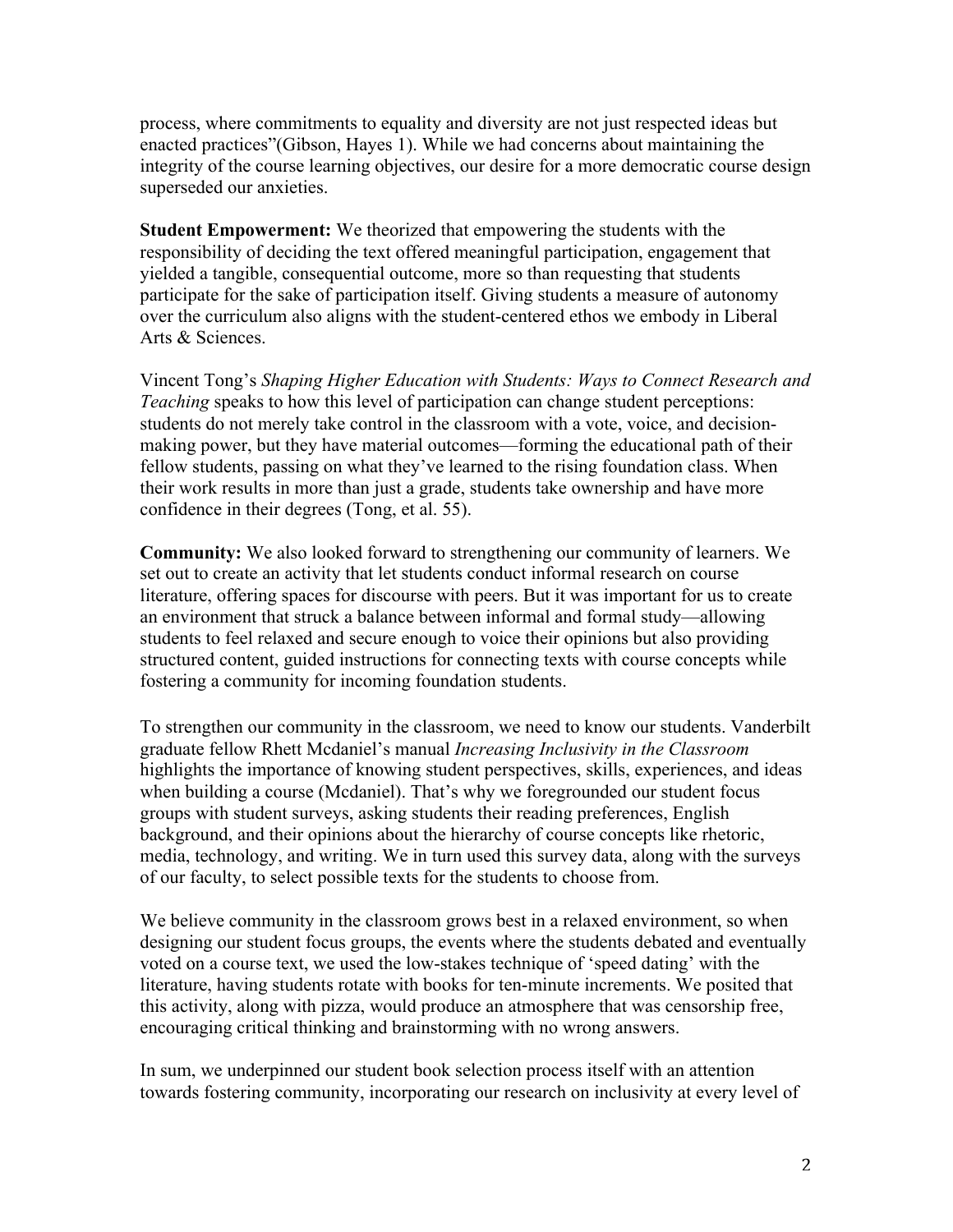class construction: "When instructors attempt to create safe, inclusive classrooms, they should consider multiple factors, including the syllabus, course content, class preparation, their own behavior, and their knowledge of students' backgrounds and skills" (Mcdaniel). With the student and faculty surveys, student focus groups, and course texts that embrace a more global student body, we hoped to bring together varying cultural contexts and levels of proficiency and instill a more democratic, open-minded process in determining the education of our students.

**The Process:** This process of employing the students to select a text for the course required five stages: *Student Survey, Faculty Survey, Initial Book Selection, Student Focus Groups,* and *Final Student Vote*.

#### **Stage 1: WITDA Textbook Student Survey – 94 responses**

As our primary goal was to get student input on new textbook options, we started by putting together a Google Form survey that we then asked faculty to have their students complete during the Fall 2017 semester. 94 students completed the survey. See responses listed below:

Question 1: Are you a native English speaker?

- 81.9% Native English Speakers
- 18.1% Non-native speakers

Question 2: What is your racial/ethnic background? Check all that apply:

- 38.7% White
- $37.6\%$  Asian
- 22.6% Latino / Hispanic
- 10.8% African-American
- $\bullet$  4.3% Other
- 2.2% Native-American

Question 3: Tell us a bit more about your background. Check all that apply:

- 79.8% got good grades in English in the past
- 67% wrote several essays per semester at previous school
- 41.5% read novels for pleasure
- 40.4% read the news for pleasure
- 33% Took AP English in HS
- 28.7% Took College English courses pre-Otis
- 25.5% read nonfiction books for pleasure

Question 4: What genres do you enjoy reading? Check all that apply:

- 77.7% fiction
- $57.4\%$  fantasy / sci fi
- 44.7% current events / news
- $\cdot$  40.4% nonfiction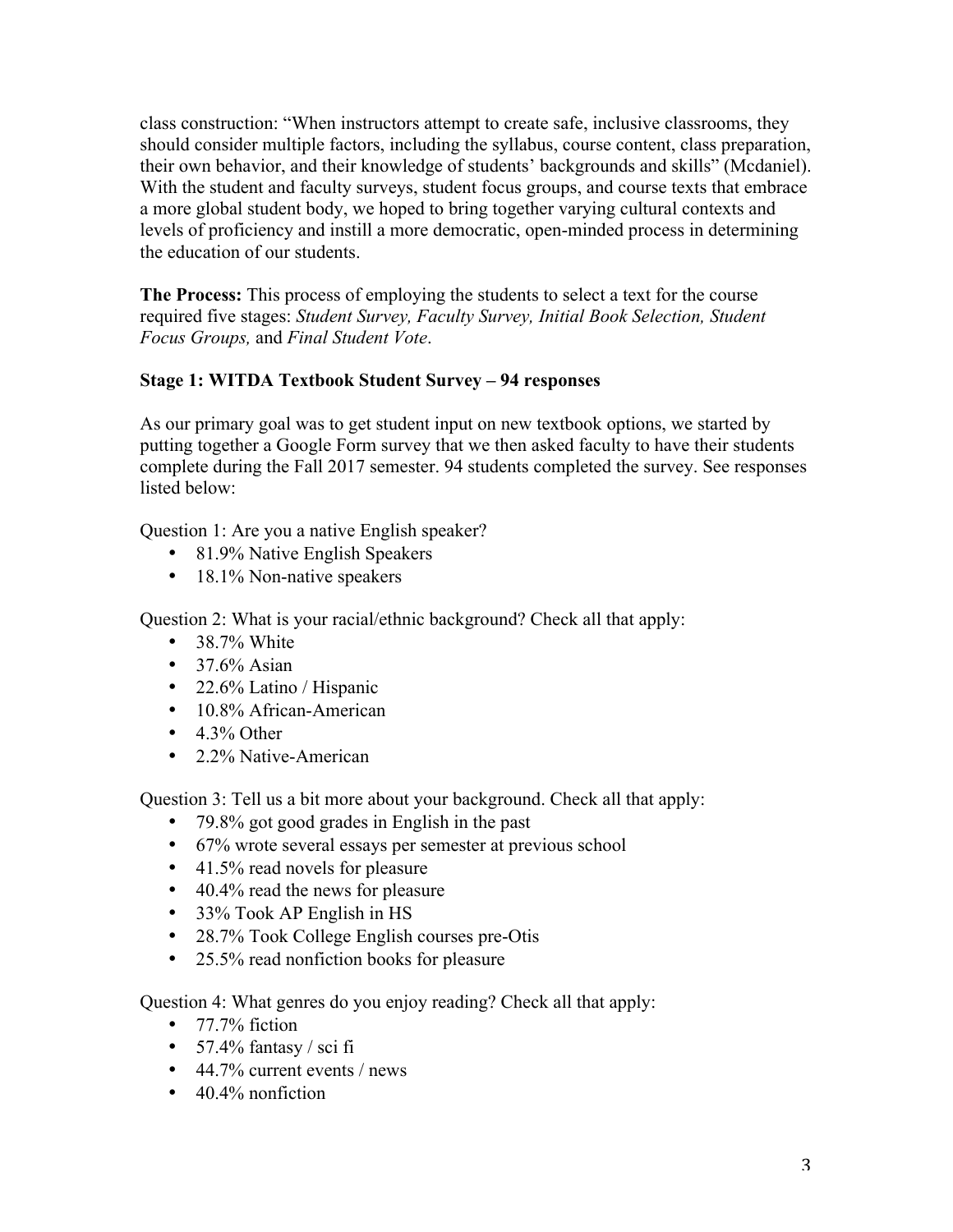Question 5: What are your thoughts on the Understanding Rhetoric textbook? Check all that apply:

- 62.8% enjoyed graphic novel format
- 44.7% thought it fit well with the goals of the class
- 40.4% thought it taught them new things
- 26.6% thought it was preparing them to write Argument Essay
- 19.1% thought it was preparing them to compose MM

Question 6: Having taken Writing in the Digital Age, what elements do you think any future textbook for the class should incorporate? Check all that apply:

- 60.6% pop culture
- $\bullet$  57.4% media
- 55.3% diversity
- 48.9% rhetoric
- 43.6% fundamentals of composition (grammar, mech etc)
- 39.4% technology
- 39.4% social sciences (philosophy, human behavior etc)
- 38.3% multiculturalism
- 38.3% graphic novel format
- 23.4% anthology with articles written by multiple authors
- 23.4% narrative nonfiction
- $\cdot$  22.3% fiction
- 9.6% book written by one author

Question 7: Optional: Do you have any additional comments about Understanding Rhetoric or about another possible textbook? (NOTE: These are representative of all the comments we got to this question.)

- "It was a fun way to learn, but the information in the book I felt was knowledge that we had already learned during high school."
- "Understanding Rhetoric is one of the hardest textbooks to follow that i have used in my educational career. the formating is very very difficult to stay engaged with because of this format. Because of having dyslexia it is a difficult style of a textbook to read and respond to. Most of the time students wouldn't even bother doing the readings because it is repetitive of what we learned in high school. it makes it hard to apply this to a creative career and i think the focus of the next text book should be either more applicable for a career stand point."
- "I have learned Rhetoric for an entire year in high school yet when I read this book it failed horribly to teach rhetoric in an effective way. The information in the book doesn't reflect rhetoric in the right way."

## **Stage 2: WITDA Textbook Faculty Survey – 6 responses**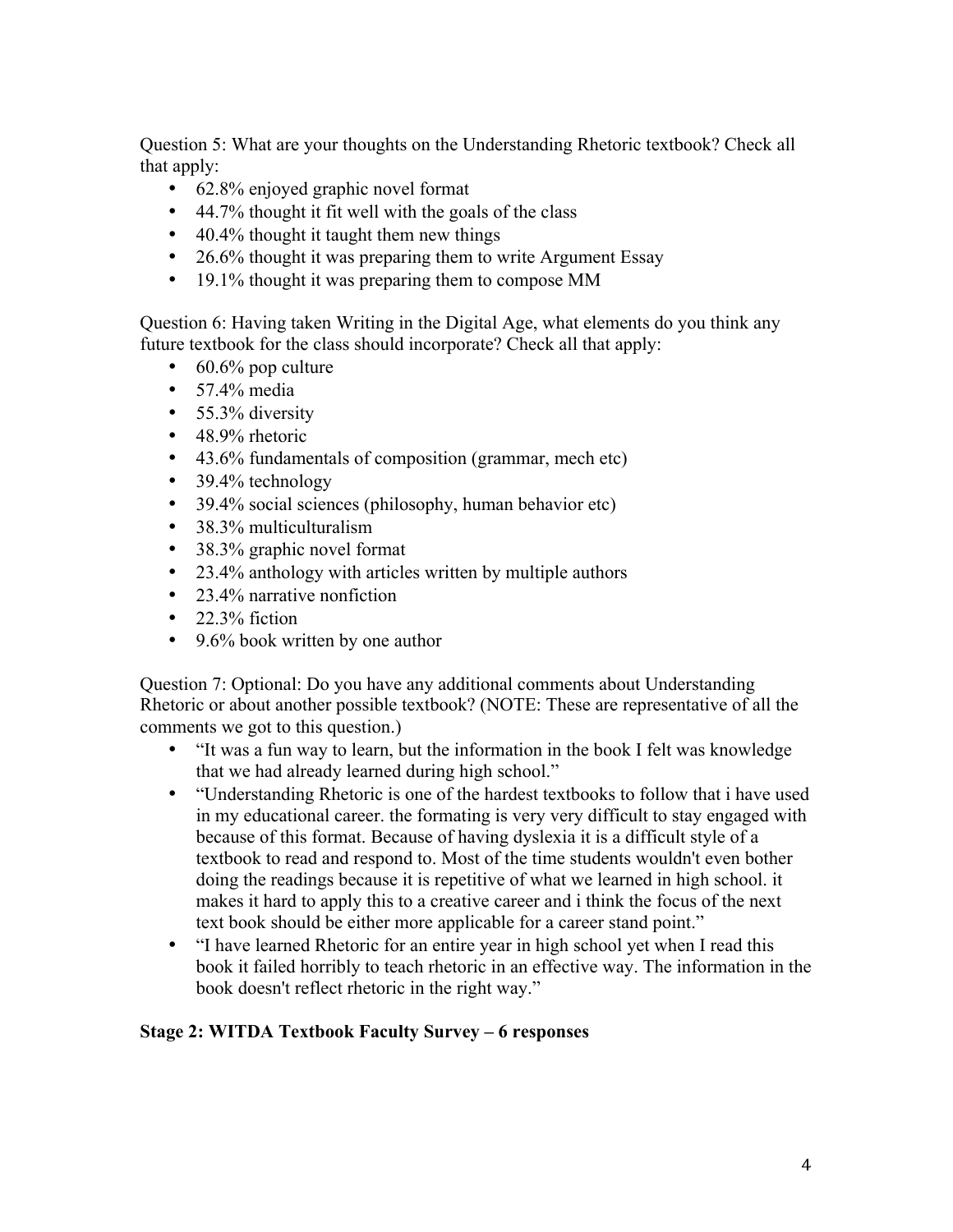In late Fall 2017, we put together another Google Forms survey for faculty currently teaching WITDA or faculty who had taught it in the past. 6 faculty members responded. See their responses listed below:

Question 1: What were your overall thoughts on Understanding Rhetoric? Check all that apply:

- 66.7% thought it prepared students to write Argument Essay
- 33.3% thought graphic novel format was effective
- 33.3% thought it fit well with goals of the class
- 16.7% thought it taught students new things
- 0% thought it prepared students to compose MM

Question 2: Having taught Writing in the Digital Age, what elements do you think any future course text for the class should incorporate? Check all that apply:

- 100% rhetoric
- 83.3% media
- 83.3% pop culture
- 83.3% technology
- $\cdot$  66.7% diversity
- 33.3% narrative nonfiction
- $\cdot$  16.7% multiculturalism
- $\cdot$  16.7% fiction
- 16.7% fundamentals of composition (grammar, mech etc.)
- 16.7% social sciences
- 0% entirely by one author  $/$  0% anthology by multiple authors

Question 3: Do you have any additional comments about what type of text would suit our curriculum and the learning objectives of the class? (NOTE: These are representative of all the comments we got to this question.)

- "Contemporary Issues and Academic readings that touch on issues relevant to the students and world today."
- "I think a collection of essays or articles (similar to Signs of Life) is ideal or even something similar to Ariely's Predictably Irrational. I don't think we need a book about writing / rhetoric. The faculty know enough about that to lecture on it on their own. What we need is a memorable book with some great essays and articles to provoke critical thinking and class discussion."
- "We could get a nonfiction narrative about one of our course topics and have accompanying articles about rhetoric. I would love anthology too - the students don't love those at first, but they really are the best for this type of class."

Question 4: Do you have any book suggestions for the class—either specific titles or authors? (NOTE: These are representative of all the comments we got to this question.)

• "Work from authors who deal with contemporary issues that have been published in the last 8 to 10 years."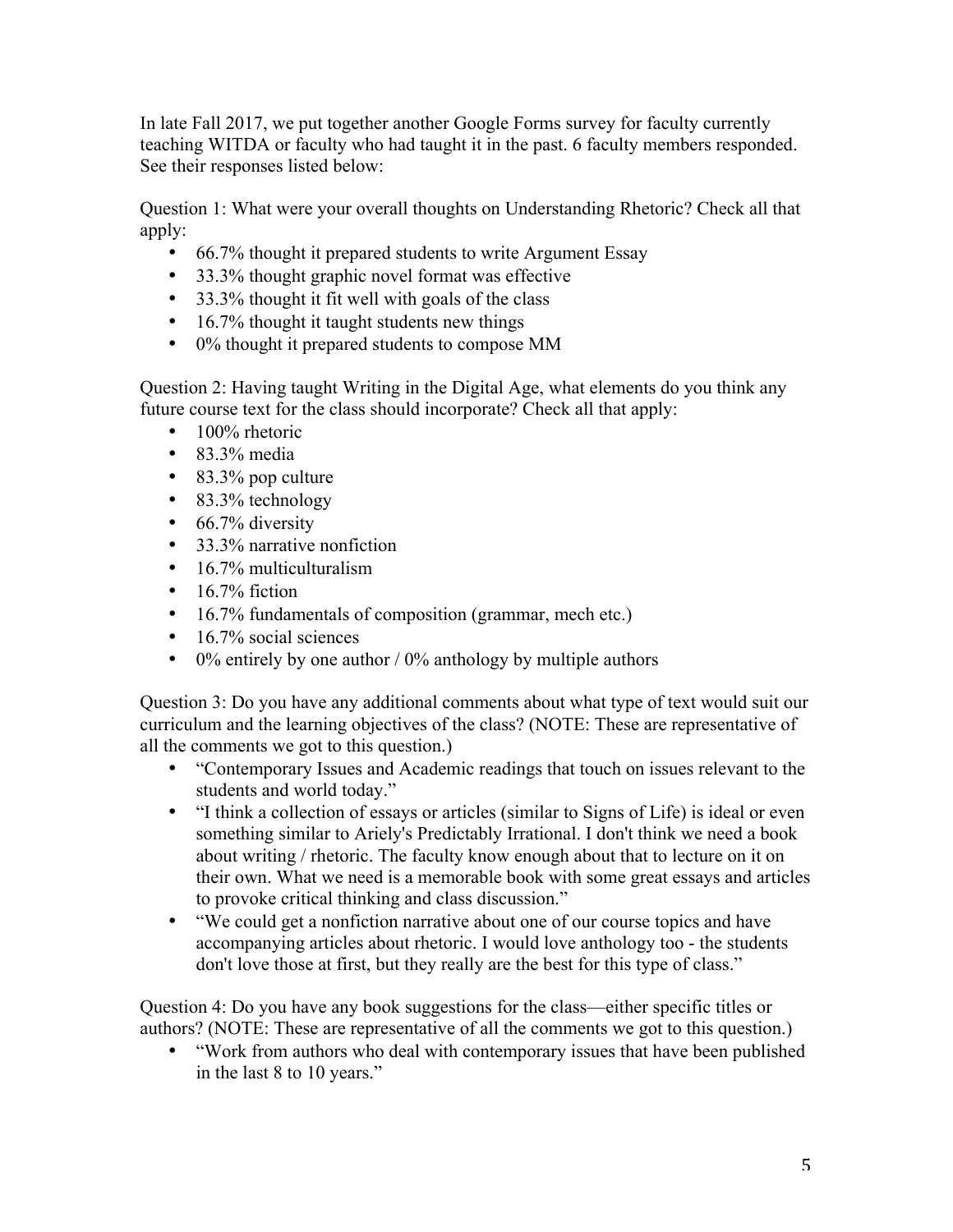- "Perhaps something by Malcom Gladwell? Or Jonah Berger? This collection of readers from Oxford Univ Press looks interesting! https://global.oup.com/ushe/disciplines/english/composition-courses/readersthematic/?cc=us&lang=en&"
- "Creating Freedom" by Raoul Martinez; Violent Borders by Reece Jones; "Connectivity" by Parag Khanna Bunk by Kevin Young (or something like it); Being Wrong by Kathryn Shcultz (or something like it). Neil Gabler "Life the Movie"

#### **Stage 3: Initial Book Selection**

The student survey results that most determined our initial selection of texts for the students to chose from was Question 6:*Having taken Writing in the Digital Age, what elements do you think any future textbook for the class should incorporate?* The topics most important to students (in descending order of significance) were 60.6% pop culture, 57.4% media, 55.3% diversity, 43.6% fundamentals of composition. We were gratified to learn that students put the themes of the course before their reading preferences (the most popular reading material being fiction and sci-fi).

These results mirror the results of the faculty survey with some variation. The topics most important to faculty (in descending order of significance) were 100% rhetoric, 83.3% pop culture, 83.3% media, 83.3% technology, 66.7% diversity. Faculty saw more importance in rhetoric and technology, while students saw a greater need for fundamentals of composition. Both groups valued pop culture, media, and diversity as significant elements.

Based on this data from both surveys, we selected the following texts:

*Hit Makers***, Derek Thompson**: Author Derek Thompson is a millennial and senior editor at Atlantic Monthly. His narrative nonfiction book covers most topics from student and faculty survey results, most notably pop culture, media, rhetoric, and technology. Thompson addresses issues of corporate iconography as a mode of rhetoric as well as the global community's participation in making popular culture. We also felt the book aligns with the course concept of multimodality, thus offering faculty pathways for relevant lesson plans.

*The Attention Merchants***, Tim Wu**: Tim Wu, professor of Columbia Law School, writes from a business and law background but with a journalistic and narrative bent. He covers VR, Facebook, Google—topics our students often write about in their research papers for the course. Like Thompson's *Hit Makers, The Attention Merchants* embraces a modern approach to rhetoric. Wu's focus on the foundation of the advertising industry and the commodification of human attention overlaps with the course concepts of rhetoric, media, technology, and popular culture. This book explains why the mediascape works the way it does, outlining the forces behind technological innovation (namely commerce) while employing both storytelling and academic research, a blending of rhetorical modes we ask our students to utilize.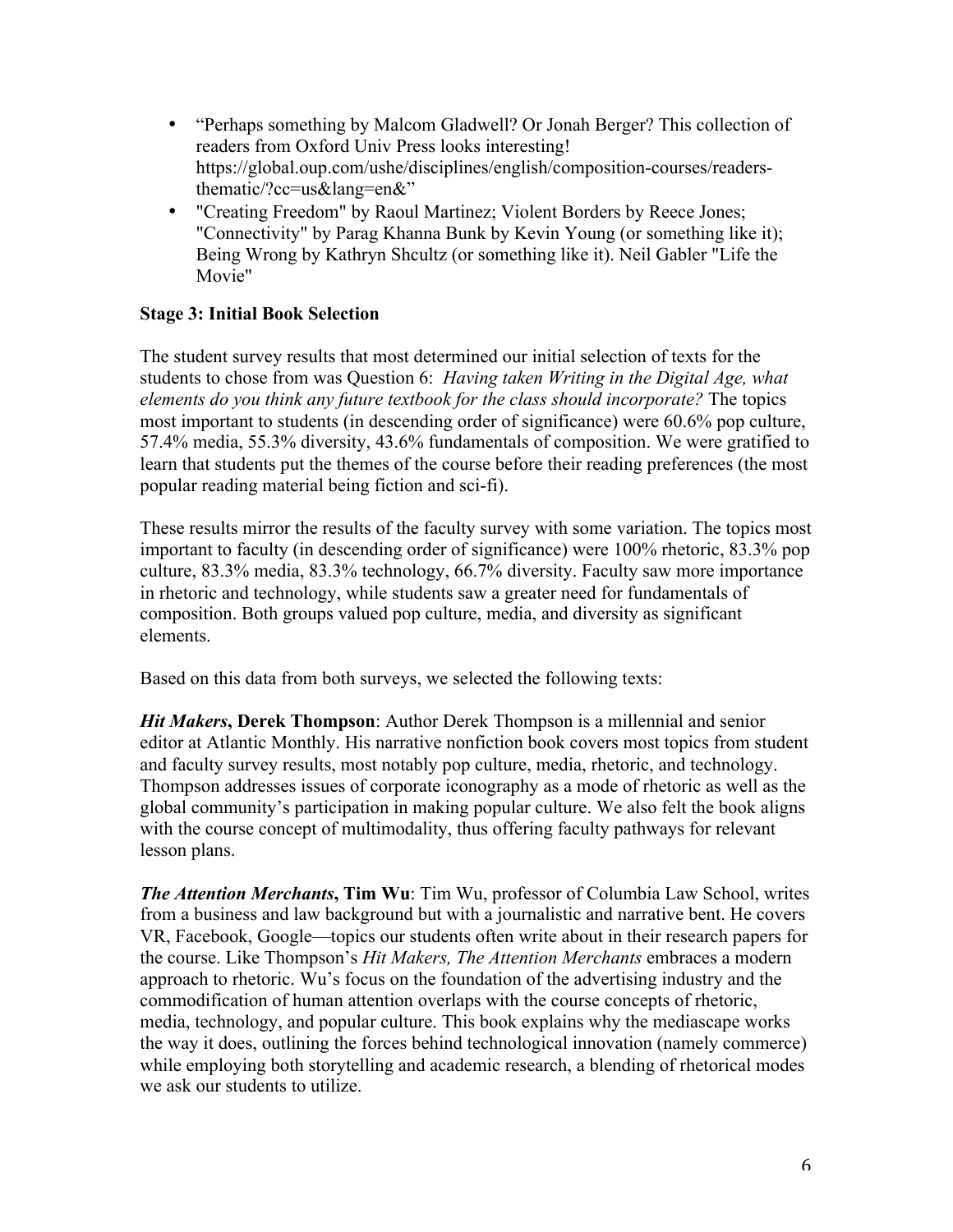*Readers for Writers***;** *Food, Culture, & Humor,* **Oxford University Press:** We selected these anthologies as a more traditional textbook option. Each essay collection focuses on a particular theme. We offered students samples from the Food, Humor, and Culture anthologies and told them how we planned on offering faculty and students a chance to decide on their text theme for the semester. Other theme titles in the series include Technology, Globalization, and Creativity. The range of articles coupled with the instruction on composition and research offers both students and teachers support for their classwork. The anthologies include works by authors like Pico Iyer, Clara Sue Kidwel, David Foster Wallace, David Sedaris, and Zadie Smith.

*Ethics in the Real World***, Peter Singer:** This collection of brief essays by philosopher Peter Singer offers examples of debate, rhetorical writing, and logic. Singer drills down on popular yet provocative topics like decriminalization of drugs and the outlawing of smoking and more existential questions like the meaning of life. We felt the frank approach to sensitive material would appeal to students. Singer also establishes a distinct point of view, deliberately and explicitly stating his position as he dissects what he deems popular yet irrational thinking—skills we'd like our students to master in college.

#### **Stage 4: Student Focus Groups**

Once we had our list of potential textbooks, we scheduled two hour-long lunchtime focus groups in late Spring 2018 (March 29  $\&$  30) with current and past WITDA students to get a feel for their thoughts on the options for new textbooks. We announced the focus groups in our classes and forwarded announcements to other faculty so they could help us recruit students to participate. We also put up a sign-up sheet on the wall outside the LAS office. A total of 22 students participated during the two days.

During the focus groups, we had students rotate among four different tables, each with hard copies of book options as well as photocopied book excerpts. We gave them roughly 10 minutes to interact with each of the four options.

To guide students during the focus group sessions, we put together a handout asking them to jot down feedback regarding pros and cons for each of the four textbook options. Here are some of the responses for each book option:

#### **Book #1:** *Hit Makers* **by Derek Thompson**

Pros

- "I like this book. It's really relevant and interesting. It's not boring. And the concept [is] easy to understand."
- "Has relatable (well-known) examples so students can read the text with interest."
- "It's easy to read and has no interference from overcrowded images…"
- "...it is related to the topic of art."
- "It seems to be more than English class reading. It seems like a book that I'd actually want to read on my own."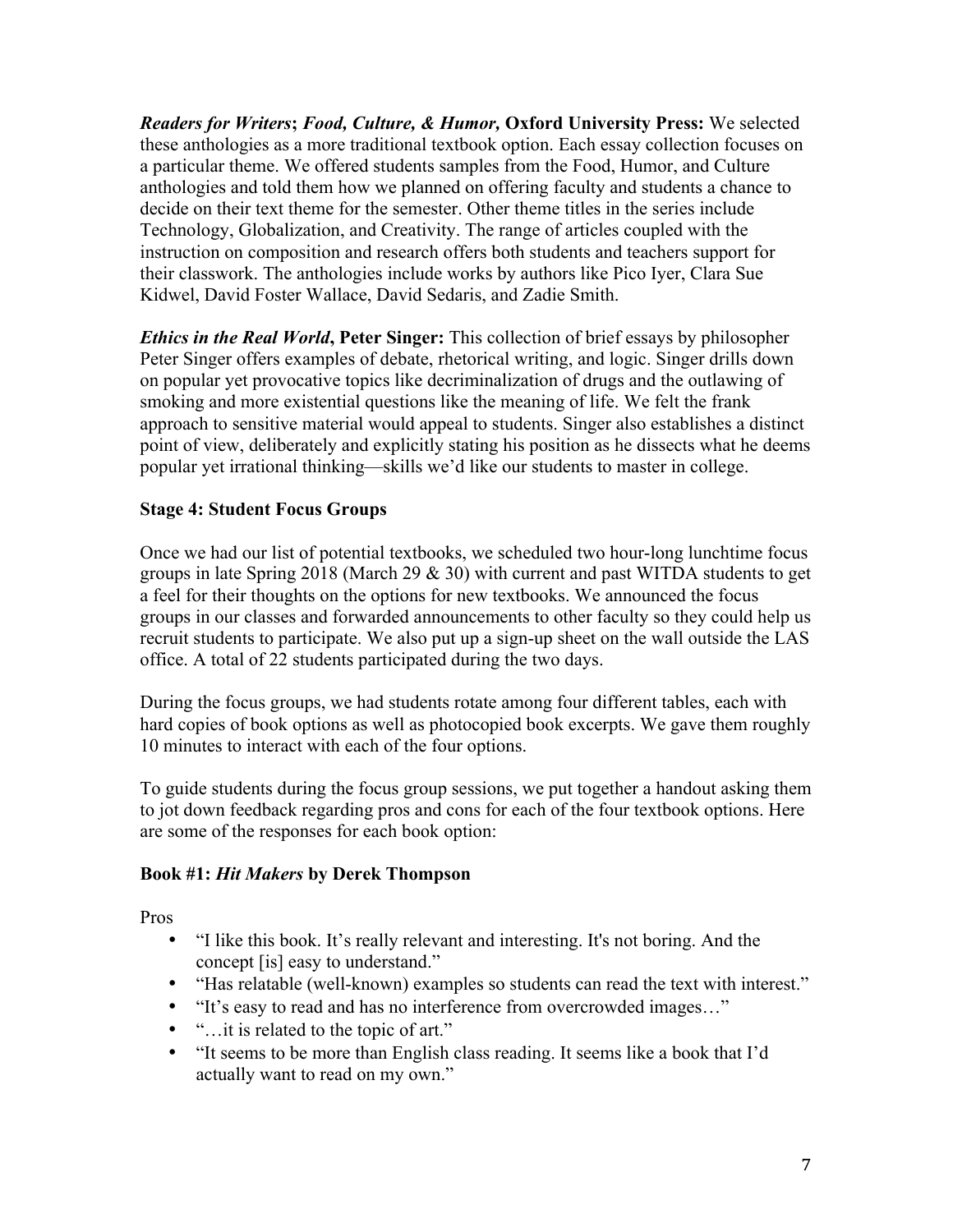Cons

- "Not familiar with some words."
- "Too long, lengthy"
- "[no] pictures. Not really needed, but nice to explain visually."
- "So far, no real theories on rhetoric and the effects on people."
- "Would like more educational details."

#### **Book #2:** *Attention Merchants* **by Tim Wu**

Pros

- "Has good informative points about how aspects of our pop culture came to be."
- "Well thought out and researched."
- "Interesting subjects."
- "Uses modern references to get point across. Easy to read. Relevant."
- "A great way for us to learn where we come from social media wise. A great way to understand how we are manipulated."

Cons

- "Kinda boring writing style."
- "No pictures or diagrams."
- "I am not really interest[ed] in the topic of this book."
- "The level of writing seems a bit advanced. Might be too difficult for non-English speakers."
- "Some people might want a book that makes them think more than a history lesson."

## **Book #3: 3 Oxford Readers for Writers on topics of** *a) Humor b) Food and c) Culture*

Pros

- "I think this is a good way to learn."
- "I'm really interest[ed] in some topic[s] of this book."
- "Lots of diversity and range."
- "The titles of 'Humor,' 'Culture,' and 'Food' are fun right off the bat."
- "Like the idea of different teacher with different books (for the most part)."

Cons

- "Having different books [in different classes] is confusing."
- "I don't think [it has] enough association with this class."
- "Not sure if students would have options to choose a topic they're interested in."
- "Debate is too distracting won't really talk about rhetoric or school stuff."

## **Book #4:** *Ethics in the Real World* **by Peter Singer**

Pros

• "An interesting approach to discussing, dissecting current events."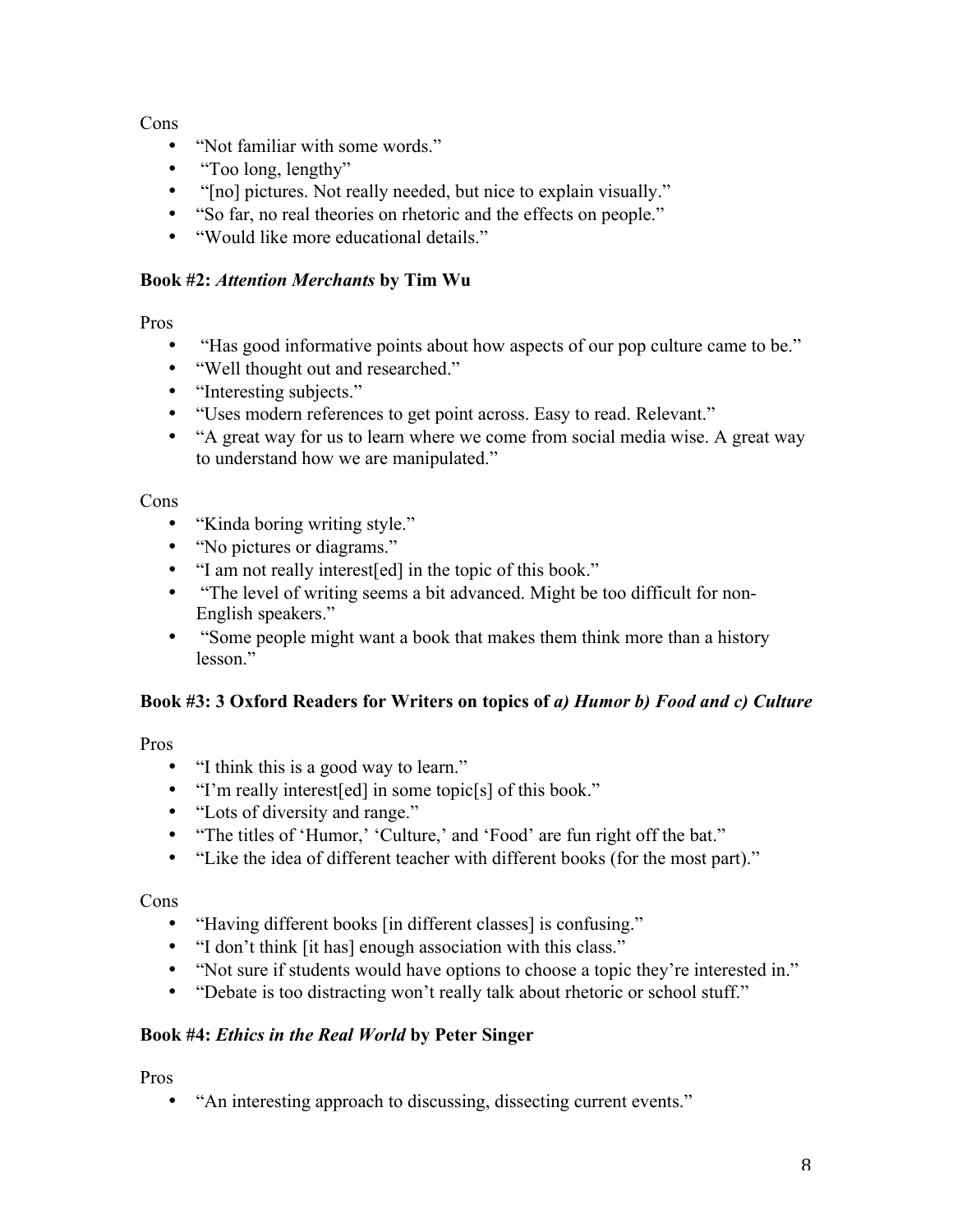- "The [articles] in this book are short, so I have patience to finish reading [them]."
- "This would open students' mind[s] by challenging their worldviews."
- "Talks about online / internet cultures even the more iffy subjects which is great. Many people our age are aware of these subjects but very rarely can we talk about [them]."

Cons

- "Biased"
- "I do not know how it teaches rhetoric or how to write."
- "Might be too general..."
- "It's gross."

After the round table sessions, we spent about 10 minutes having an open discussion with students about their reactions to each book. We then collected their handouts.

#### **Stage 5: Final Student Vote**

Based on the feedback from our focus groups, the decision was nearly unanimous: *Hit Makers* by Derek Thompson. We were very pleased that students seemed to echo all of our thoughts on the book: it's catchy, easy to read, relevant, and the subject matter connects to the work of artists and designers.

**Conclusions:** When creating our foundational curriculum, we set out to include our student body in the decision making process. The course, Writing in the Digital Age, already gives students the freedom to delve into any topic of interest for research projects, but it is more grounded in issues relevant to our students if we utilize student opinion for course design. This book selection also provides an academic community by offering foundation students the shared experience of a common textbook.

We were gratified to empower our students and to encourage them to have autonomy over their education. We witnessed students using the course literature and research as an opportunity not only for study but for communion with classmates and for self expression. The knowledge that their work had a tangible outcome—a book for the incoming freshman—built student confidence, assuring them that they had acquired the skills from the course and could share that knowledge with future classmates.

**In the surveys, we learned** about our students' backgrounds. Knowing the make-up of the class—how many students have taken rhetoric in an AP high school or college class; how many students speak English as a foreign language—helps us adjust our lesson plans. Learning what topics students feel most important to the course—media, popular culture, diversity, and composition—in comparison and contrast to what our faculty see as the most significant elements—media, popular culture, diversity, technology and rhetoric—not only aids us in selecting reading material and developing lesson plans, but also informs us on how to best structure our class for upcoming semesters. If the students don't see rhetoric and technology as an important element of the course, does this mean we need to better emphasize these topics? Or does it mean we should reevaluate the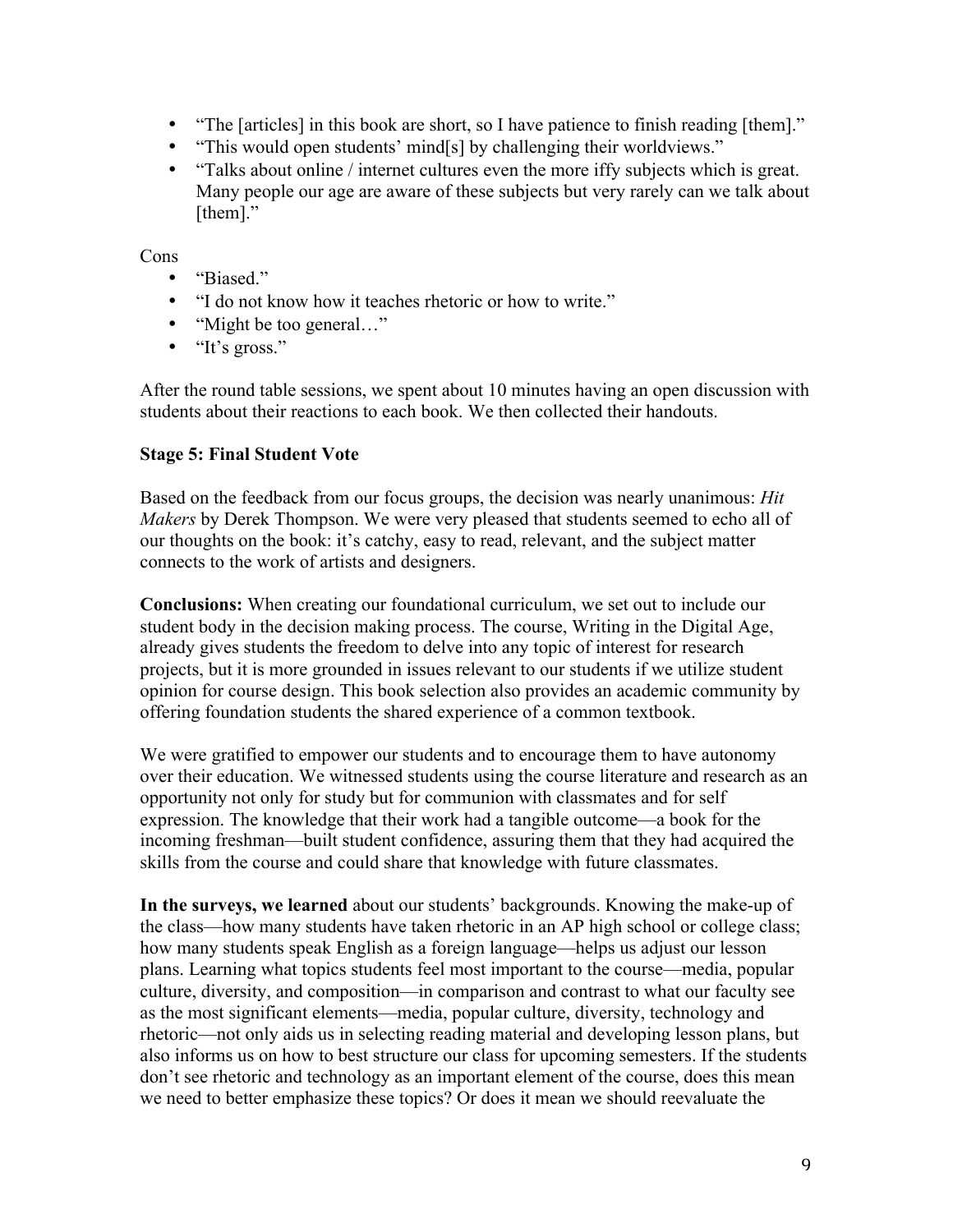relevancy of these concepts? These are questions we will ask ourselves as we continue to construct and revise course material.

**In the student focus groups we learned** what texts the students thought matched the course criteria. Our fears that students would value personal preference over the course learning outcomes were never realized—they chose the book we would have chosen. We also learned that art and design students use visual criteria when evaluating texts. They were interested in the design of the book:*"[no] pictures. Not really needed, but nice to explain visually."*; *"No pictures or diagrams."* They were also more concerned than faculty with the level of difficulty: *"The level of writing seems a bit advanced. Might be too difficult for non-English speakers."* Lastly, we were pleased to hear the students express a joy of reading: *"It seems to be more than English class reading. It seems like a book that I'd actually want to read on my own."*

This grant afforded community building across student-to-student, student-to-faculty, and faculty-to-faculty lines. The more democratic approach to curricular decisions allows students to have a vested interest in the classroom, nurtures a growth mindset, and encourages a collaborative approach to learning. We look forward to more studentteacher partnerships in creating our curriculum.